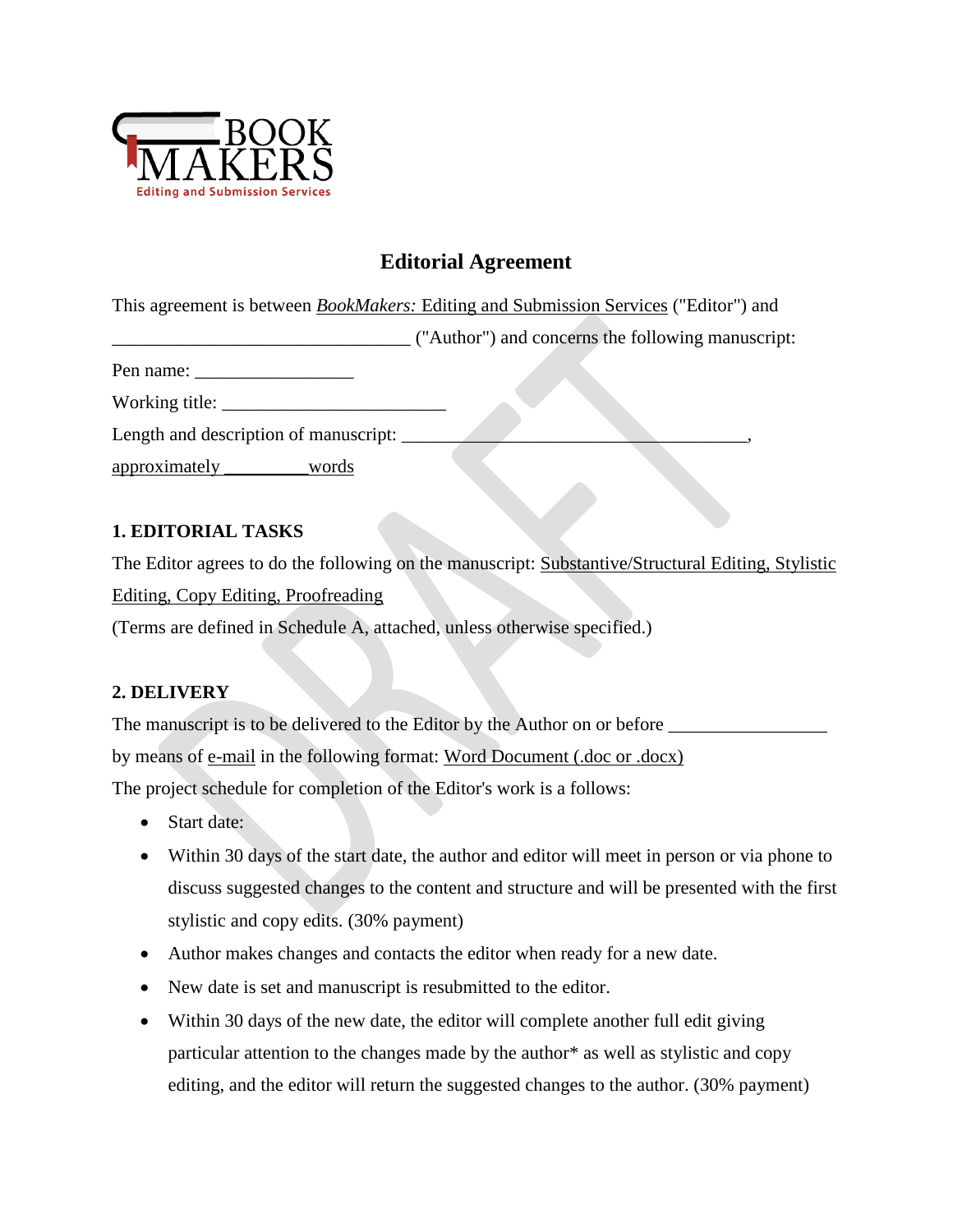- Author makes changes and contacts the editor when ready for a new date. (At this time, the author and editor discuss whether or not the manuscript is ready to be released or whether it still requires and/or could benefit from more editorial work.)
- New date is set for a final proofreading if agreed.
- Within 3 weeks of the new date the manuscript will be returned to the author to make the proofreaders changes. (final payment)

#### **3. PAYMENT**

The agreed-upon editorial fee of \_\_\_\_\_\_\_\_\_\_\_ based on a flat fee of \$0.03 per word in the original submitted draft, is paid by the Author to the Editor in the following manner:

- 10% as a deposit prior to signing the contract (to be refunded in full if the contract is not signed)
- 30% of the estimated cost as stated in the contract after the initial mark-ups are completed and a discussion of the mark-ups has taken place
- 30% when the manuscript is ready for a final proofreading
- The remaining fee will be due when the project is released.
- The fee does not include the Service Tax or other applicable federal or state sales taxes. Payment is to be made within 30 days of invoice.

The Author will reimburse the Editor for direct expenses incurred in fulfilling this agreement, including: photocopying, inputting, couriers and postage, travel (if required)

#### **4. TERMINATION**

This agreement may be terminated by either party in the event of material change of circumstance, with 5 days' notice sent in writing to the other party at the e-mail address shown below. If the Editor terminates the agreement, the Editor will be paid by the Author for work done up to the date of termination. If the Author terminates the agreement, the Editor will be paid by the Author for the work done until termination. If after sending a deposit, prior to the designated project start date, if the Author chooses not to sign the contract and wishes to terminate the business relationship, the Author will be refunded the deposit in full.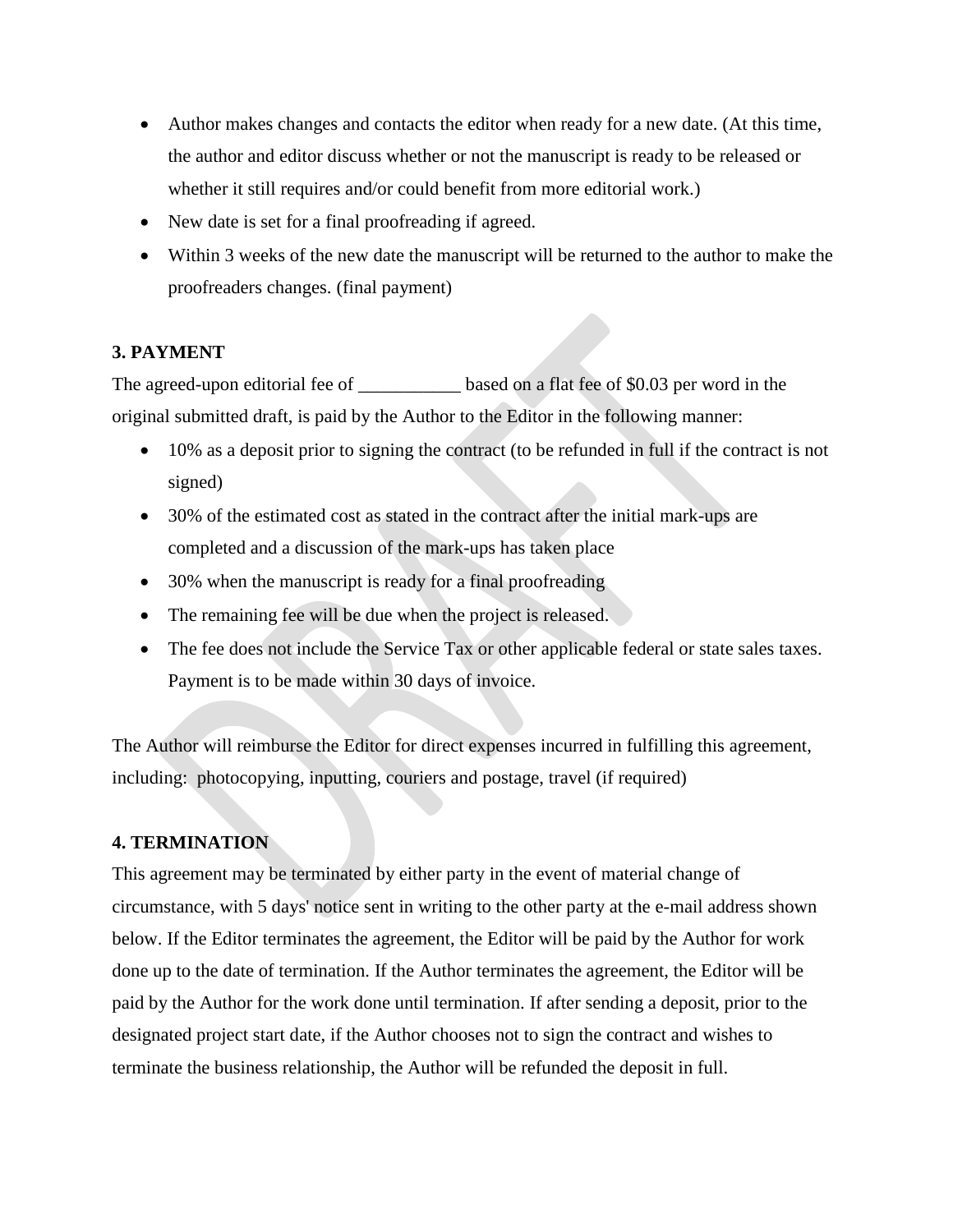#### **5. SPECIAL CLAUSES**

The editorial credit line shall read: *BookMakers:* Editing and Submission Services and shall appear on the acknowledgements page, at the option of the Editor.

#### **6. INDEMNITY**

Editing is intrinsically a process of offering advice and suggestions to the Author. In addition to offering such advice and suggestions, the Editor's responsibility is limited to notifying the Author of any unresolved differences with the Author before the work proceeds to the next stage of production. While the Editor will make every effort to bring questionable material to the attention of the Author, the Author agrees to indemnify and save harmless the Editor from any and all claims or demands, including legal fees, arising out of any alleged libel or copyright infringement committed by the Author in creating the work.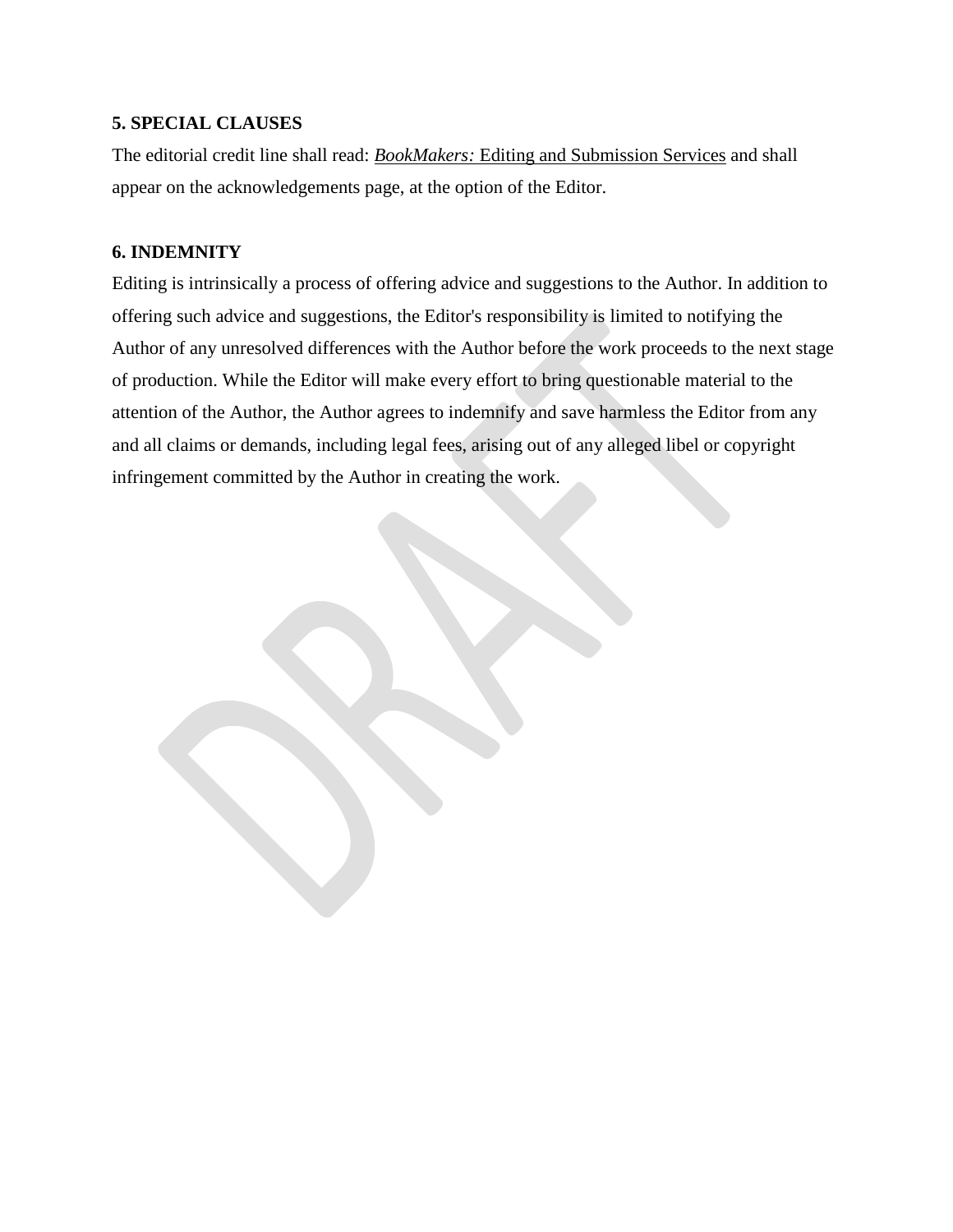## **7. APPLICABLE LAWS**

The terms of this agreement shall be interpreted according to the laws of New Jersey.

This contract may be changed only by written agreement between the Editor and the Client.

 $\mathcal{L}(\mathcal{C})$ 

Signed by the parties to this agreement on \_\_\_\_\_\_\_\_\_\_\_\_\_\_\_\_\_\_\_\_\_\_\_\_\_\_\_\_\_\_\_ (date)

| E-mail address: bookmakersediting@gmail.com                                                          |
|------------------------------------------------------------------------------------------------------|
| Mailing address: BookMakers Editing, 202 Edwards Avenue, Barrington, NJ 08007                        |
| Phone number: 856-905-8539                                                                           |
|                                                                                                      |
| Author's printed legal name:                                                                         |
| E-mail address:                                                                                      |
| Mailing address:                                                                                     |
| Phone number:                                                                                        |
|                                                                                                      |
| In the case of an author under the age of 18, a parent or guardian will be required to also agree to |
| this contract.                                                                                       |

| Parent's signature:    |  |
|------------------------|--|
| Parent's printed name: |  |
| E-mail address: ______ |  |
| Address:               |  |
| Phone number:          |  |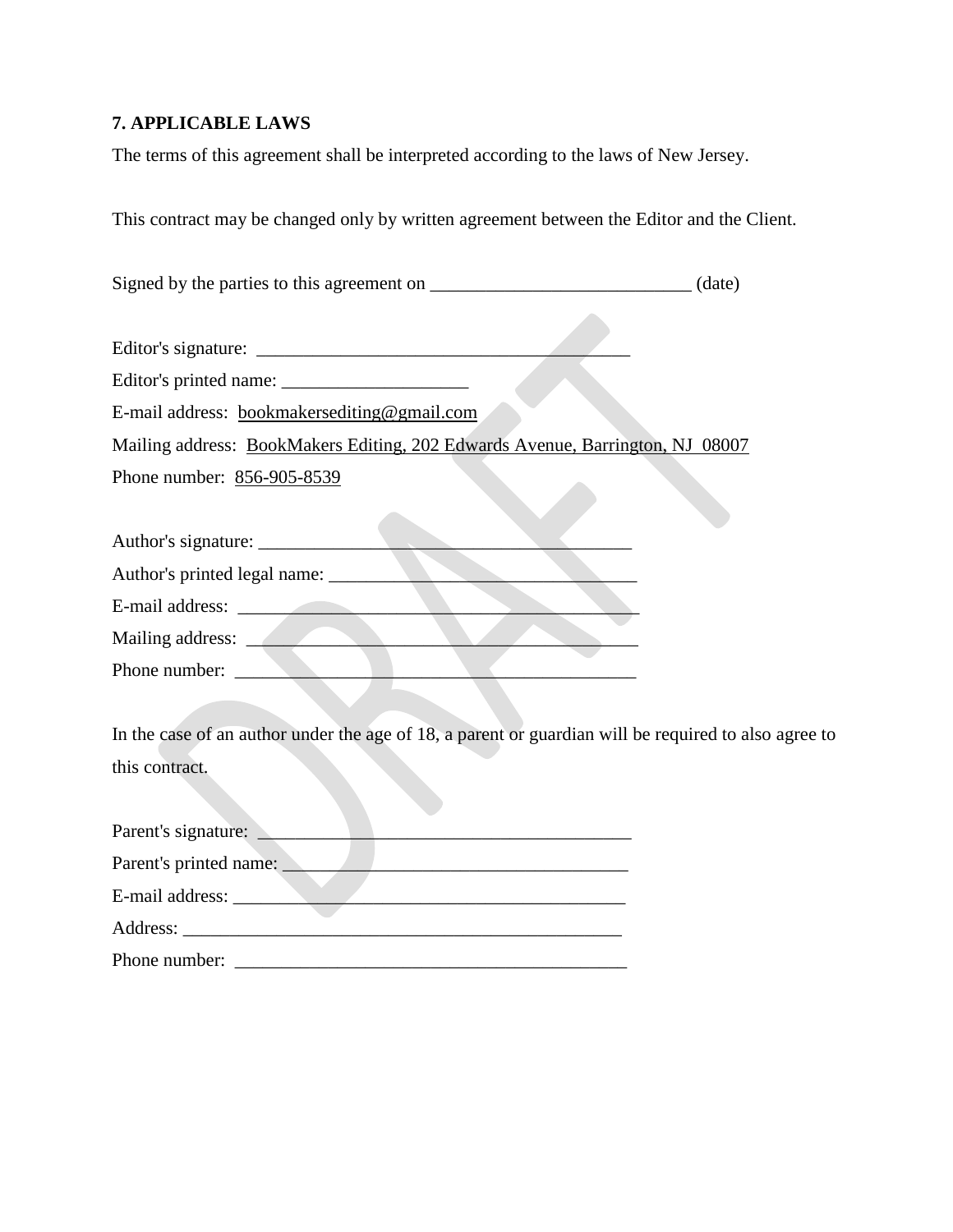# **Schedule A**

## **Definitions of Terms**

**Substantive/Structural Editing:** Clarifying or reorganizing a manuscript for content and structure, checking for plot and character development, continuity, flow, point of view and voice. Does not include the following unless specified:

 research writing original material All changes will be suggestions made to the author in person or via phone conference.

**Stylistic Editing:** Clarifying meaning, eliminating jargon, polishing language, checking narrative fact only (i.e.: is something true within the narrative or fiction created), and other nonmechanical line-by-line editing. Does not inlcude the following unless specified:

• checking or correcting reading level

All changes will be suggestions made to the electronic manuscript using Microsoft Track Change.

**Copying Editing:** Editing for grammar, usage, spelling, punctuation, and other mechanics of style; checking for consistency of mechanics and for internal consistency of facts; reviewing approximate placement of art; editing tables, figures, and lists. Does not include the following unless specified:

- Americanization
- standardization of weights and measures
- verifying translations or accuracy of non-English words
- editing index
- writing captions or credit lines
- obtaining or listing permissions needed
- providing front matter (prelims), cover copy or cover designs
- writing the preface, foreword, back matter or acknowledgements
- seeking approvals from author's representative

All changes will be suggestions made to the electronic manuscript using Microsoft Track Change.